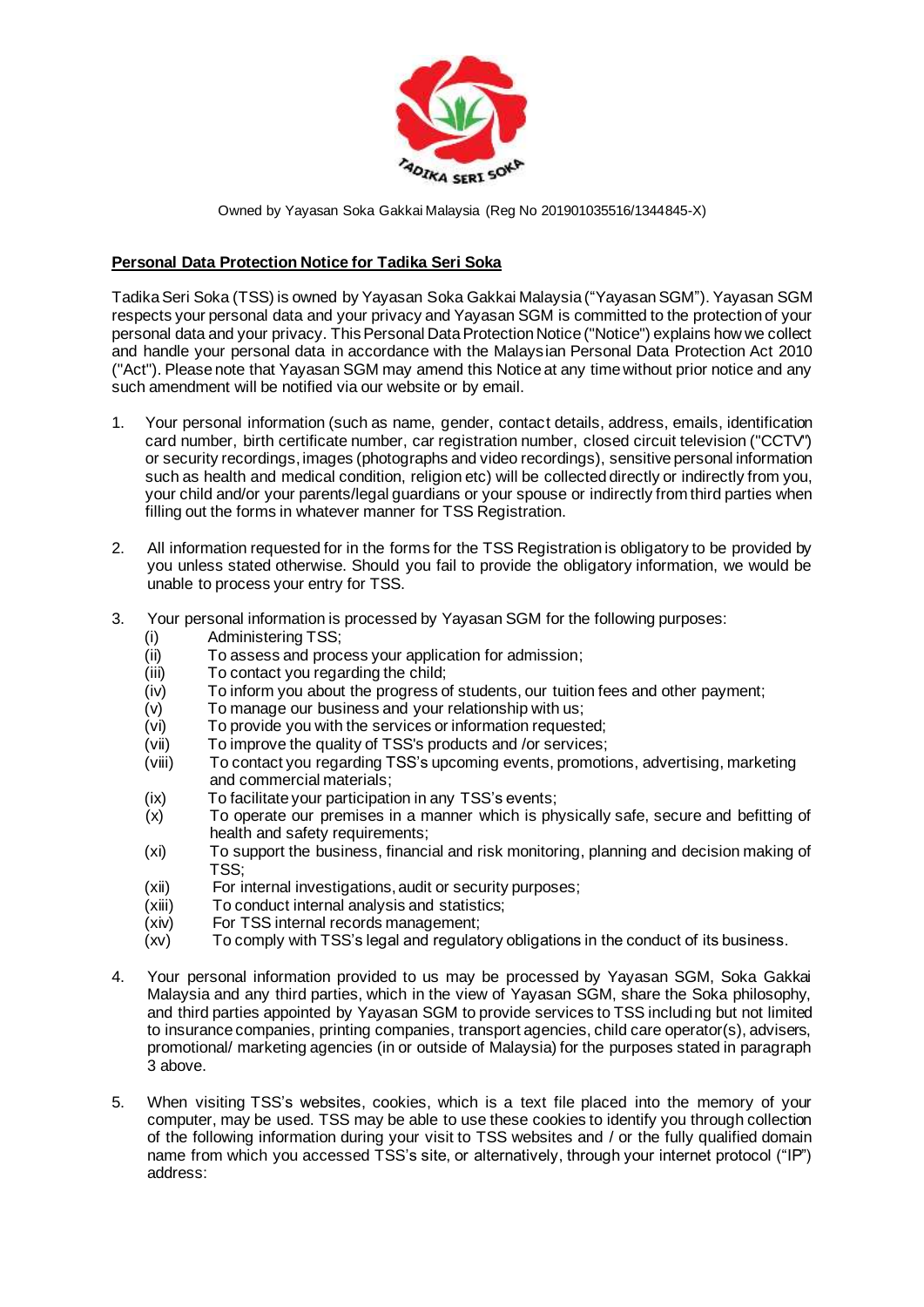

- (i) the date and time in which you accessed TSS's website;
- (ii) the URL of any webpage from which you accessed TSS's website; and
- (iii) the web browser which you are using and the pages which you have accessed.

TSS's website may require you to provide a limited amount of information in order to obtain the services you requested and to enable TSS to respond to your messages and requests. Any personal data provided will be used for its intended purpose only i.e. to respond to your request for services, your messages and requests.

- 6. Links to other sites may be provided on TSS's website for your convenience and information. These sites may have their own privacy statement and TSS does not control, recommend or endorse these sites and TSS will not be held responsible for these sites or their contents. As such, TSS encourages you to read the privacy policies and terms of usage of these sites prior to assessing these sites.
- 7. You have the right to access and correct your personal information held by us. We will make every endeavour to ensure your personal information is accurate and up to date therefore we ask that if there are changes to your information you should notify us directly.
- 8. If:
- (i) you would like to obtain further information on how to limit the processing of your personal information;
- (ii) you have any further query;
- (iii) you would like to access and correct your personal information held by us; and/or
- (iv) you would like to make a complaint in respect of your personal information, please contact: *Tadika Seri Soka*

*Admin Office Tel : 03-90753391 Email Address : Admin@tss.edu.my*

- 9. The personal data collected shall be processed and stored for as long as required by the purpose they have been collected for. Yayasan SGM may be allowed to retain personal data for a long period if consent has been obtained for such processing, so long as such consent is not withdrawn. Furthermore, Yayasan SGM may be obliged to retain personal data for a longer period whenever required to do so for the performance of a legal obligation or upon order of an authority.
- 10. In the event of any conflict between this English language Personal Data Protection Notice and its corresponding Bahasa Malaysia Personal Data Protection Data, the terms in this English language Notice shall prevail.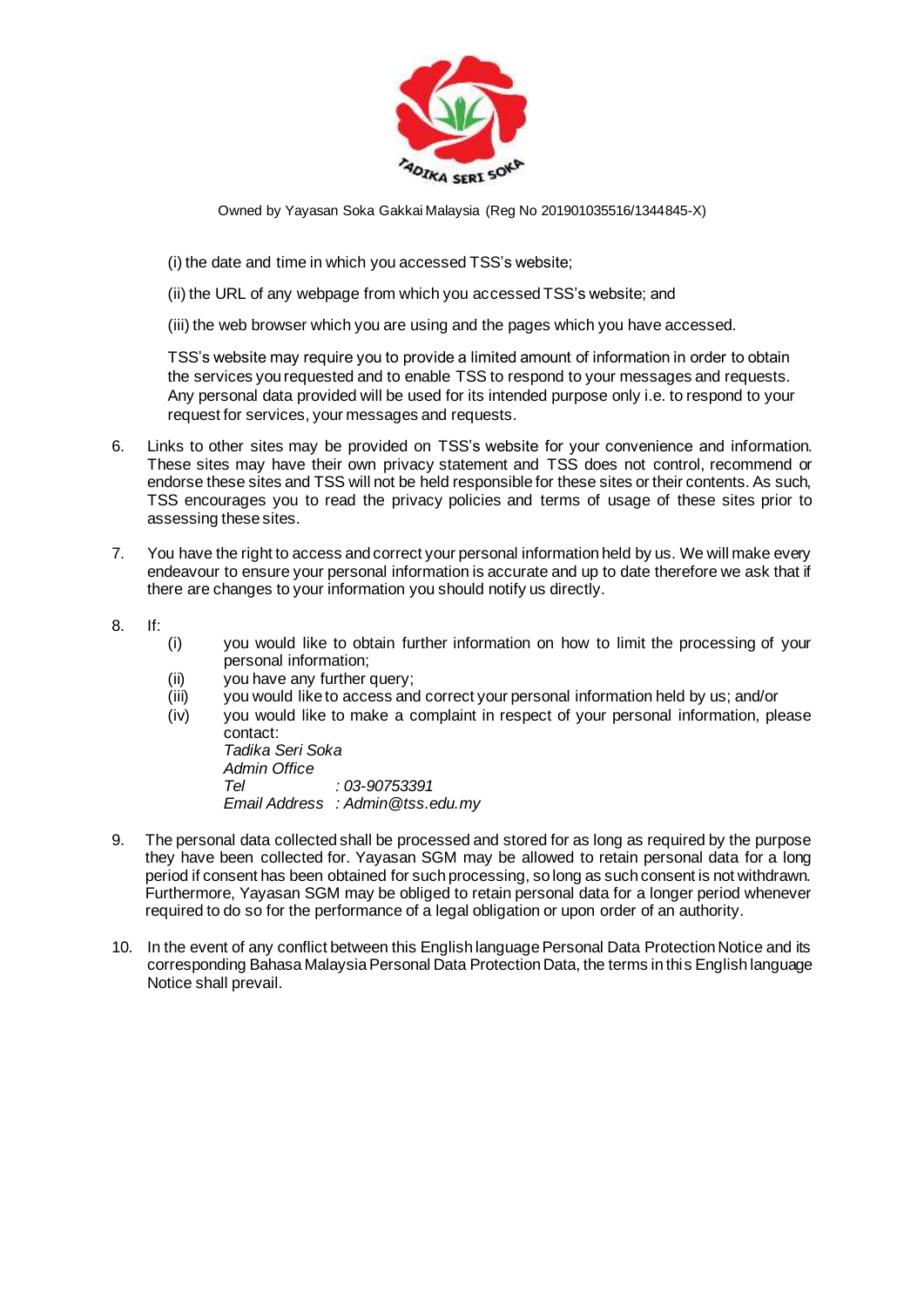

## **Notis Perlindungan Data Peribadi bagi Tadika Seri Soka**

Tadika Seri Soka (TSS) adalah dimiliki oleh Yayasan Soka Gakkai Malaysia ("Yayasan SGM"). Yayasan SGM menghormati data peribadi dan privasi anda dan Yayasan SGM adalah komited untuk melindungi data peribadi anda dan privasi anda. Notis Perlindungan Data Peribadi ("Notis") ini akan menjelaskan bagaimana kami mengumpul dan mengendalikan data peribadi anda mengikut Akta Perlindungan Data Peribadi 2010 Malaysia ("Akta"). Sila ambil perhatian bahawa Yayasan SGM boleh meminda Notis ini pada bila-bila masa tanpa notis terlebih dahulu dan sebarang pemindaan akan dimaklumkan melalui laman web kami atau emel.

- 1. Maklumat peribadi anda (seperti nama, jantina, nombor telefon, alamat, emel, nombor kad pengenalan, nombor surat beranak, nombor pendaftaran kereta, rakaman-rakaman televisyen litar tertutup ("CCTV") atau sekuriti, imej (gambar dan rakaman video), data peribadi sensitive seperti kesihatan dan rekod perubatan, agama etc) akan dikumpulkan secara langsung atau tidak langsung daripada anda , anak anda dan/atau ibu bapa/penjaga yang sah atau pasangan anda atau secara tidak langsung daripada pihak-pihak ketiga apabila anda mengisi borang Pendaftaran TSS.
- 2. Anda wajib memberi segala maklumat yang diminta di dalam borang Pendaftaran TSS kecuali dinyatakan sebaliknya. Kami tidak dapat memproses pendaftaran TSS ini sekiranya anda gagal untuk memberikan maklumat yang diminta.
- 3. Maklumat peribadi anda akan diproses oleh Yayasan SGM bagi tujuan berikut:
	- i. Pengurusan TSS;
	- ii. Untuk membuat pernilaian and proses permohonan kemasukkan;
	- iii. Untuk menghubungi anda berkenaan anak;
	- iv. Untuk menghubungi anda berkenaan prestasi murid, yuran perlajaran dan byaran lainlain;
	- v. Untuk pengurusan bisness dan hubungan anda dengan kami;
	- vi. Untuk membekalkan anda dengan perkhidmatan-perkhidmatan atau maklumat yang diminta;
	- vii. Untuk meningkatkan kualiti produk-produk dan / atau perkhidmatan-perkhidmatan TSS;
	- viii. Untuk menghubungi anda tentang maklumat acara-acara akan datang, promosi-promosi, pengiklanan, pemasaran dan bahan-bahan komersial;
	- ix. Untuk memudahkan penyertaan anda dalam mana-mana acara TSS;
	- x. Untuk mengendalikan premis-premis kami dalam suatu cara yang selamat secara fizikal, terjamin dan bersesuaian dengan keperluan-keperluan kesihatan dan keselamatan;
	- xi. Untuk menyokong perniagaan, pemantauan kewangan dan risiko, perancangan dan membuat keputusan untuk TSS;
	- xii. Untuk penyiasatan dalaman, audit atau tujuan-tujuan sekuriti;
	- xiii. Untuk mengendalikan analisis dan statistik;
	- xiv. Bagi tujuan pengurusan rekod dalaman TSS; dan
	- xv. untuk mematuhi obligasi-obligasi undang-undang dan kawal selia TSS dalam perjalanan perniagaannya.
- 4. Maklumat peribadi anda yang dikumpul akan diproses oleh Yayasan SGM serta organisasiorganisasi berkenaannya dan rakan kongsi luar (seperti penasihat, operator penjagaan kanakkanak, agensi pengiklanan, penasihat, agensi promosi dan pemasaran) (di dalam atau di luar Malaysia) bagi tujuan seperti yang dinyatakan di dalam perenggan ke-3 di atas.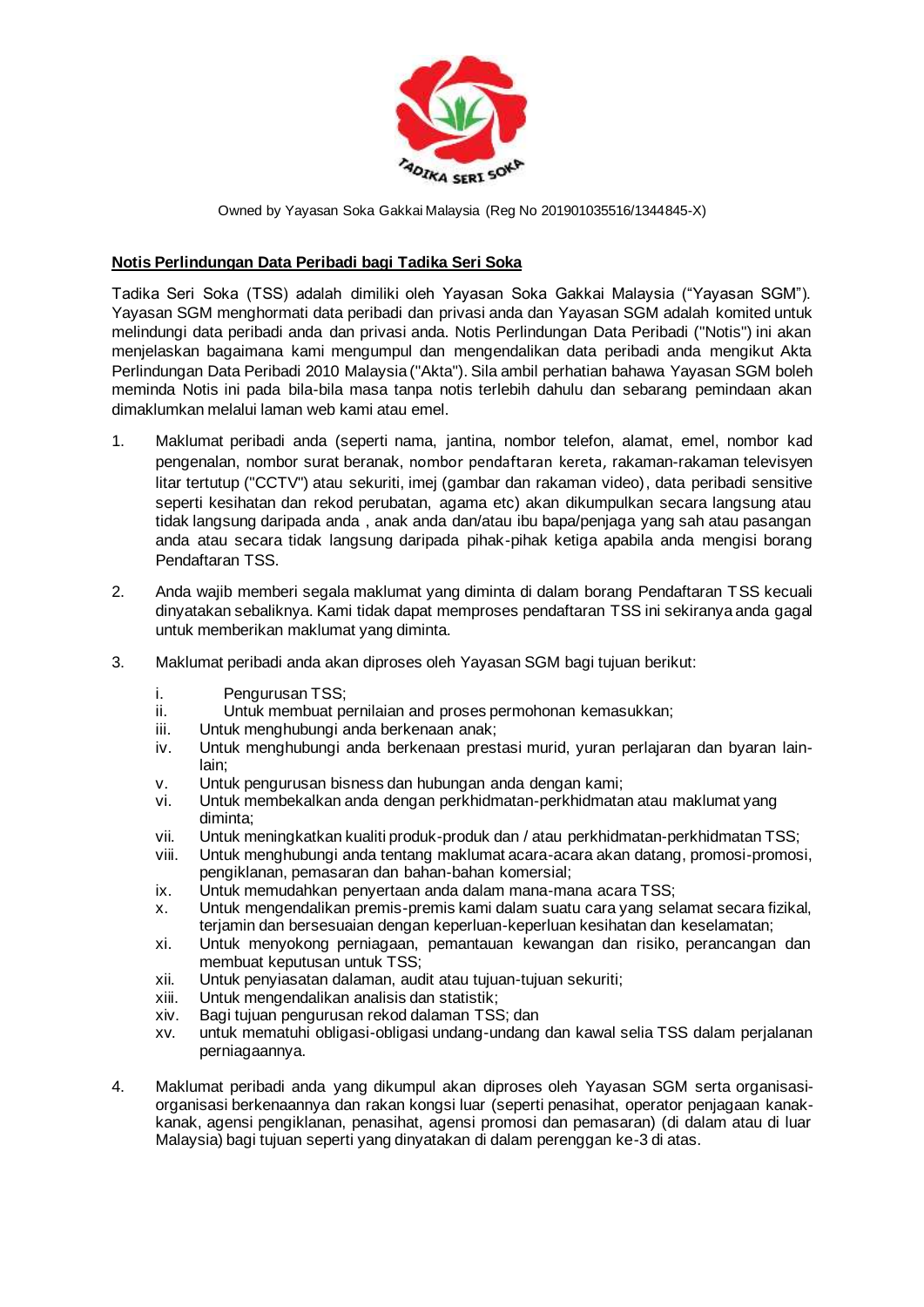

- 5. Ketika melawat laman-laman web TSS, *cookies*, iaitu fail teks yang terletak di dalam memori komputer anda, mungkin digunakan. TSS mungkin boleh menggunakan *cookies* untuk mengenalpasti anda melalui pengumpulan maklumat berikut semasa anda melawat laman web TSS dan / atau nama domain yang layak sepenuhnya (*fully qualified domain name*) dari mana anda melayari laman web TSS, atau sebagai alternatif, melalui alamat protokol internet anda ("IP"):
	- (i) tarikh dan masa di mana anda melayari laman web TSS;
	- (ii) mana-mana URL laman web dari mana anda melayari laman web TSS; dan
	- (iii) pelayar web yang anda gunakan dan halaman yang telah anda akses.

Laman web TSS mungkin memerlukan anda untuk memberikan sejumlah maklumat yang terhad untuk mendapatkan perkhidmatan yang anda minta dan untuk membolehkan TSS memberikan respons kepada pesanan-pesanan dan permintaan-permintaan anda. Apa-apa data peribadi yang diberikan akan digunakan untuk tujuan yang dimaksudkan sahaja, iaitu untuk memberikan respons kepada permintaan anda untuk perkhidmatan-perkhidmatan, pesanan-pesanan dan permintaan-permintaan anda.

- 6. Pautan ke laman web lain mungkin disediakan di laman web TSS untuk kemudahan dan maklumat anda. Laman-laman ini mungkin mempunyai pernyataan privasi tersendiri dan TSS tidak mengawal, mengesyorkan atau menyokong laman-laman ini dan TSS tidak akan bertanggungjawab bagi laman-laman ini atau kandungannya. Oleh itu, TSS menggalakkan anda untuk membaca polisi privasi dan terma-terma penggunaan laman-laman ini sebelum mengakses laman-laman web tersebut.
- 7. Anda berhak untuk mengakses dan membetulkan maklumat peribadi anda yang ada pada kami. Kami akan berusaha untuk memastikan segala maklumat peribadi anda adalah tepat dan terkini dan sehubungan itu, kami memohon anda untuk terus menghubungi kami jika terdapat sebarang perubahan pada maklumat peribadi anda.
- 8. Jika:
	- a. anda ingin mendapatkan maklumat lanjut mengenai bagaimana untuk mengehadkan pemprosesan maklumat peribadi anda;
	- b. anda mempunyai sebarang pertanyaan lanjut;
	- c. anda ingin mengakses dan membetulkan maklumat peribadi anda yang ada pada kami; dan/atau
	- d. anda ingin mengemukakan aduan berkaitan maklumat peribadi anda, sila hubungi:

*Tadika Seri Soka Admin Office Tel : 03-90753391 Email Address : Admin@tss.edu.my*

- 9. Data peribadi yang dikumpulkan akan diproseskan dan disimpan selama yang dikehendaki oleh tujuan penggumpulannya.Yayasan SGM mungkin dibenarkan menyimpan data peribadi untuk jangka masa panjang sekiranya persetujuan telah diperoleh untuk pemprosesan tersebut, selagi persetujuan tersebut tidak ditarik balik. Selanjutnya, Yayasan SGM mungkin diwajibkan untuk menyimpan data peribadi untuk jangka waktu yang lebih lama apabila diperlukan untuk melaksanakannya untuk kewajiban hukum atau atas perintah pihak berkuasa
- 10. Dalam keadaan berlakunya sebarang konflik antara Notis Perlindungan Data Peribadi ini dalam Bahasa Inggeris dengan Notis Perlindungan Data Peribadi ini dalam Bahasa Malaysia yang sepadan dengannya, terma-terma Notis dalam Bahasa Inggeris akan mengatasinya.